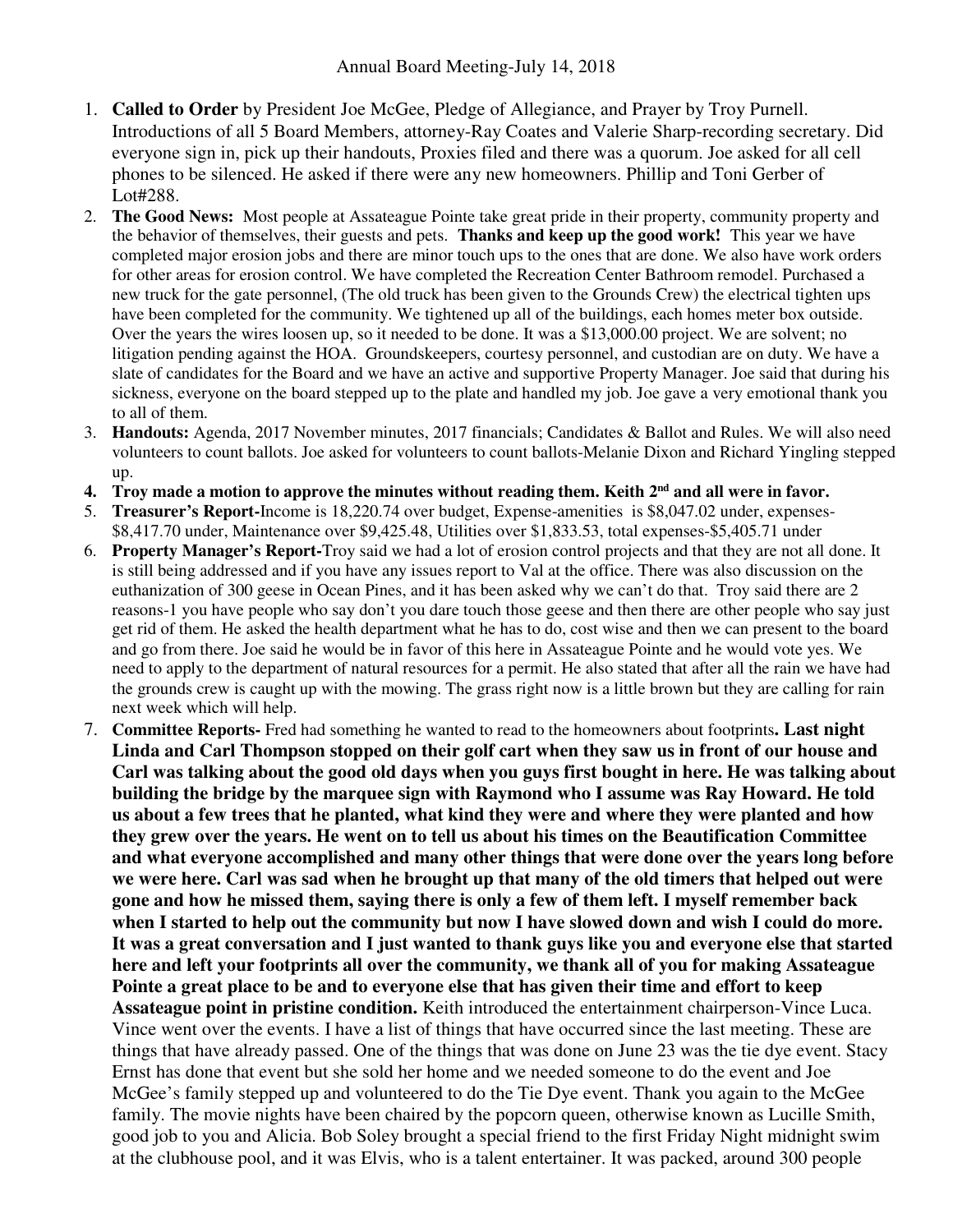showed up. The July 4th parade is one our biggest events and was done again this year by Lisa Ward. I seldom get the opportunity to chat with her. She does so much for this event, she gets contributions from local businesses and organizes the parade to make everything go smooth. Thank you again for your dedication Lisa. The July  $4<sup>th</sup>$  picnic was chaired by Mike & Tracy Trott and they put a lot of sweat equity into that event. Manning the grill, setting up for the picnic, getting everything prepared for the event. Dave, Susan Neumeister and Tracey Trott did paint night and created a scalloped brick beach scenery and it was a sold out event. Mike and Kay Whaley had another successful Bingo night with 3 extra callers from the board of directors. Tracey Trott and Susan Neumeister said their stamp night wasn't attended as they would have liked. The theme was Christmas in July. July 25<sup>th</sup> will be the food taste off and Susan and Dave Neumeister are taking over for the Ernst family that sold their place here. Vince said that if any of the events chair people need anything to let him or Lynn know. **Boat Storage**-Dale Verga wanted to thank Troy and grounds crew for painting the lines and spraying the weeds in the storage. Everyone that has a slip is still responsible for weeding their own slip, if not we will write you up. We have 5 or 6 people who haven't sent their paperwork in. We have 17 people on the waiting list to get a slip. Beautification-Missi Clark wanted to thank the 60 people who attended and participated in the cleanup day. We have started the **National Monarch Butterfly Registration for the Butterfly Garden at McGee Park.** This has been in the process for 3 years. Susan, Mike and Kay have been watering and weeding. Missi has discovered that some of the plants that she had planted by the pier have been pulled up or removed, she said she has spent time researching and planting certain flowers and she would appreciate that people don't pull them up. These plants are hummingbird and butterfly supporting plants, we planted them to attract the birds and butterflies. Missi would like to have a decorative fence by the pier flower garden, because bikes, golf carts, dogs and people went thru this area and it is damaged. Joe said do you have that done yet? Everyone giggled. Keith said that Missi mentioned about certification of the Butterfly garden to the National Monarch Butterfly Garden Registration. There are a bunch of minimum requirements and after 3 years of working on it, we will have a nice thing to brag about. Keith also mentioned that Vince & Lynn added a bunch of flags to the community. He thanked the committee for doing that. Cathy Ortel wanted to mention that during the cleanup day, she wanted to thank Joe and Fred for handing out beer and water to all the people helping on cleanup day. We all enjoyed it**.** Keith mentioned the new wildlife re-introduction and conservation committee and that would be Mike and Kay Whaley. Keith asked them to come up and talk about the project. They erected 6 blue bird house along Assateague Way, and are calling it the Bluebird Trail. Mike said that they keep checking and 4 of the 6 nests had been used already. They have to be cleaned out and there will be another nest built in the house. They will have 3 different nesting's a year. Mike also said in the places in the community that do not have sprinkler system, you can use the sprinkler can and water the butterfly bushes in McGee park, that are not getting watered. That would be a big help. Mike brought up about erecting purple martin bird houses, they eat a lot of mosquitos, and that is what we are looking into and getting info for purple martin houses. Cornell School of Ornithology has the information that we need. We are just making A.P. "The Place to Be in O.C." Keith said that they are contributing and looking into how to attract these birds into the community and it only enhances our community. I have noticed more bluebird's than I ever have, this year. Fred asked if Mike could sing like a bluebird and Mike answered he didn't want to. Everyone giggled. **ECC-Cathy Ortel**- As many of you know I have sold my home this year at Assateague Pointe. I tried to get out of this job for years and the board wouldn't let me quit but the board wants me to stay. We are on the 2<sup>nd</sup> round of inspections. I would like to thank Mel, Tom, Dave and Cathy for their help in doing these  $2<sup>nd</sup>$  inspections. She said there are a few that we are going after hard this year. They have multiple violations. Cathy said I hate to pick on you 2 but, Mike and Kay Whaley have you got a rental agreement filed at the front office for the new bluebird houses? Everyone got a giggle out of that. Cathy said that the ECC is not allowing any standout colors for the courtyards and driveways. She reminded everyone that if you want to do anything on the outside of the home, you must submit an ECC form. It can be a very expensive, time consuming and hard work, if you have to change the color on your concrete courtyard because you didn't get an approval from the ECC for the color. She reminded everyone that heat pumps are not allowed. Joe said I have heard comments that how can we keep Cathy on as the ECC chairperson. Joe said that the board has the right to have anyone they want to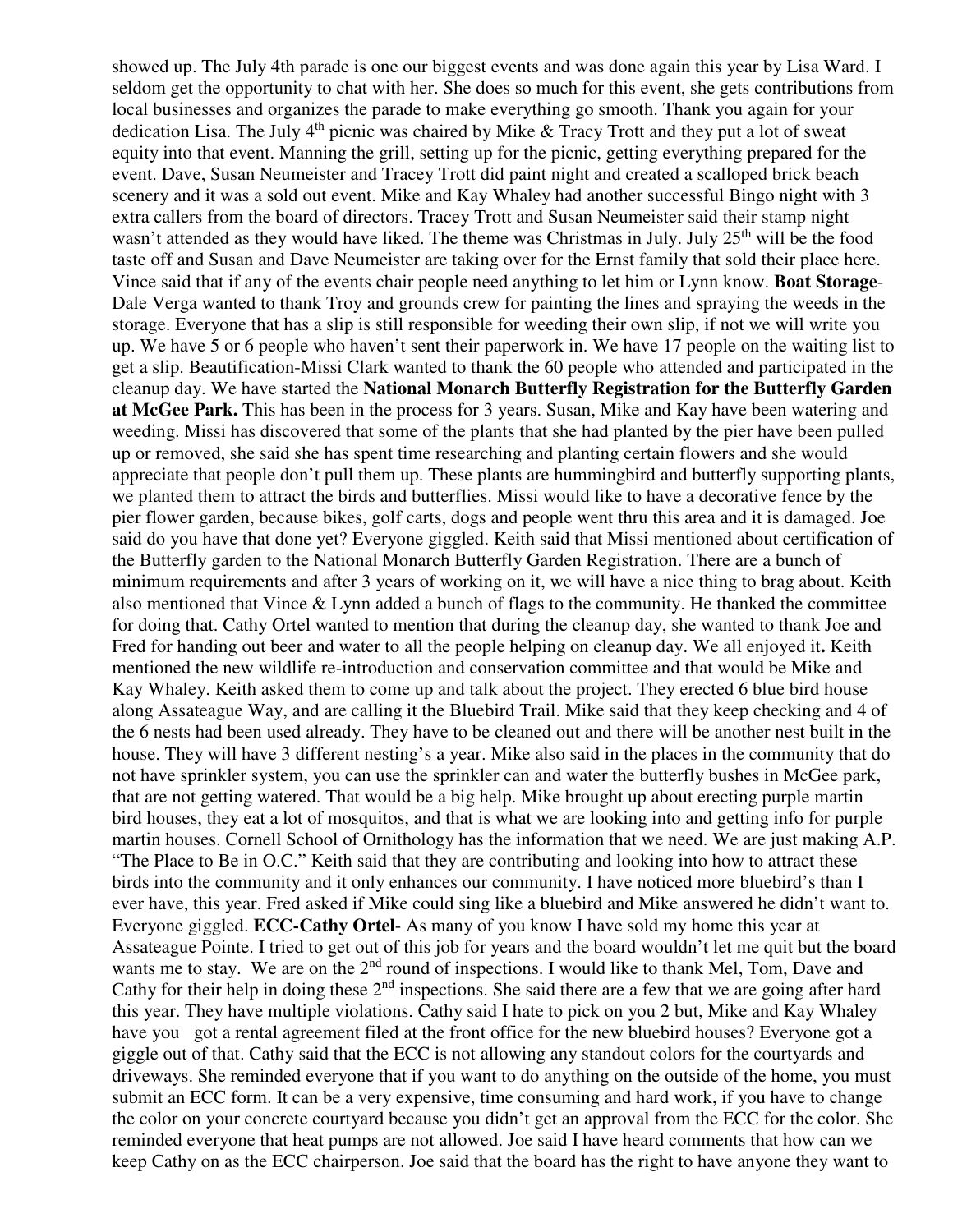chair events. An example is the golf tournament has Tony Matrona, and several other people who have chaired that are not homeowners. Joe said that Cathy accepted the job as the chair person for this committee, even though she is no longer a homeowner that the board is very happy that she has accepted to stay on and do this committee. It is a tough job and has learned a lot over the years. She knows how the system works and if we ever have to go to court, she knows what is required. Joe said that instead of complaining about her staying on they should be thanking her. Everyone applauded. Keith said that this was the first committee he was on in the community and he said that he would not take over this committee because of the amount of work involved, paperwork, follow ups, and hearings. It is very time consuming. **WIFI-Barry** said it is up and running for the last 6 months. We sped up the internet speed, added extra antennae's, some had been struck and had to be replaced. The connection problems over the last few years are due to devices per house has increased to about 10 per home, where it used to be 2 per home. When you do not turn off a device, you are eating up the band width, which makes it difficult to get on the system. We have a time out period and it will disconnect you after 1 hour of inactivity. Comcast has had many problems this spring. If you do experience trouble, you may call Val at the office and tell her which antennae number you have, and she can relay the message. **Pool-Barry** said this is the least amount of money we have spent. The budget is around \$5,000.00 and only \$1,200.00 was spent this year. We had problems with the pumps after Memorial Day. GLASS IS NOT ALLOWED on either of the pool decks or the crab room. When I'm not around the pool area or deck, the life guard will enforce the no glass rule. Hope everyone enjoys the pool party.

- 8. **Old business-Cats-** 15 were feral cats removed from the community in the late fall. The board has tried to curb this legally by asking homeowners not to feed the feral cats**. B**-Golf Carts are to be driven only by licensed drivers. **C .Dogs-** We have a dog park for a reason, you have to be vigilant about cleaning up after your pet. Pet owners need to respect other homeowner's lawns and not let their pets on 20 foot leashes that allow dogs to go into people's yards and do their business, and it leaves brown spots on their lawns. Take your dogs to the dog park.
- 9. **Wall of Honor-**this award is given every year to someone who has gone above and beyond, is dedicated and doesn't have to be a homeowner. The award this year goes to another distinguished advocate of our community. While I was researching for this BIO... Interestingly, this year's winner has affected more areas of the community then anyone probably realizes. The recipient has 2 children, currently has no grandchildren, but over the years has adopted numerous individuals into the family. A softball/volleyball parent. The recipient is not an actual homeowner but has associated with the community for 15 years. The recipient is a hard working individual, a "jack of all trades" in fact even works on personal time. Someone I'd call a workaholic. When not working, the recipient likes to fish (but doesn't get to do much because of working) but also has a love of music & dancing. From this point on, you all might start getting a glimpse of who I'm talking about, but I'm not ready to do the reveal just quite yet. Having grown up on a farm, the recipient developed an unstoppable work ethic and a deep love for animals all the while developing a hatred for bailing hay. This person has been credited with being an amazing cook, problem solver, builder, crafty beyond crafty, florist, gardener, and as mentioned, animal lover. If you haven't guessed by now. This final revealing factor may surprise you, well she is obsessed with ZZ Top, if a song comes on the radio, you will see this chickie take to the floor like no one else's business!! She absolutely loves their music and knows every word of every song!! It is my honor to invite Brittany Sharp to assist with inducting her mother, Valerie Sharp into the AP Wall of Fame. Valerie was very thankful and emotional. She said she would keep up the good work and thank you again to everyone. Joe said she is one of the unnoticed heroes of the community. She treats this community like her own. She volunteered a lot of her own time to help chair people. Even though she is not a homeowner, it is well deserved honor. Keith said he and Brittany have been texting for several weeks and she was a tremendous help on the bio, but Val usually has a way of finding out things. So we put the secrecy lock on this so we could get to this morning without her knowing. Joe said she is the one who usually orders the plaque, gift certificates, so you can imagine just how difficult this was.
- 10. **Introduction of 2 candidates-Joe McGee Lot #15** Everyone here knows me. I have been in the community for 27 years and have been active all 27. I try to please everybody and you all know that about me. I was entertainment chairman for the first 6 years. I have also been on the Board of Directors for the past 21 years in which two of those years I was Vice President and have served as President 19 years. I am also on the board of the Hurlock Lions Club as Past President, and currently I am treasurer. I enjoyed serving the community and hopes to continue to do so with your support.

**Barry King- Lot# 81** –I have a resident here since the beginning. I have enjoyed this community immensely. In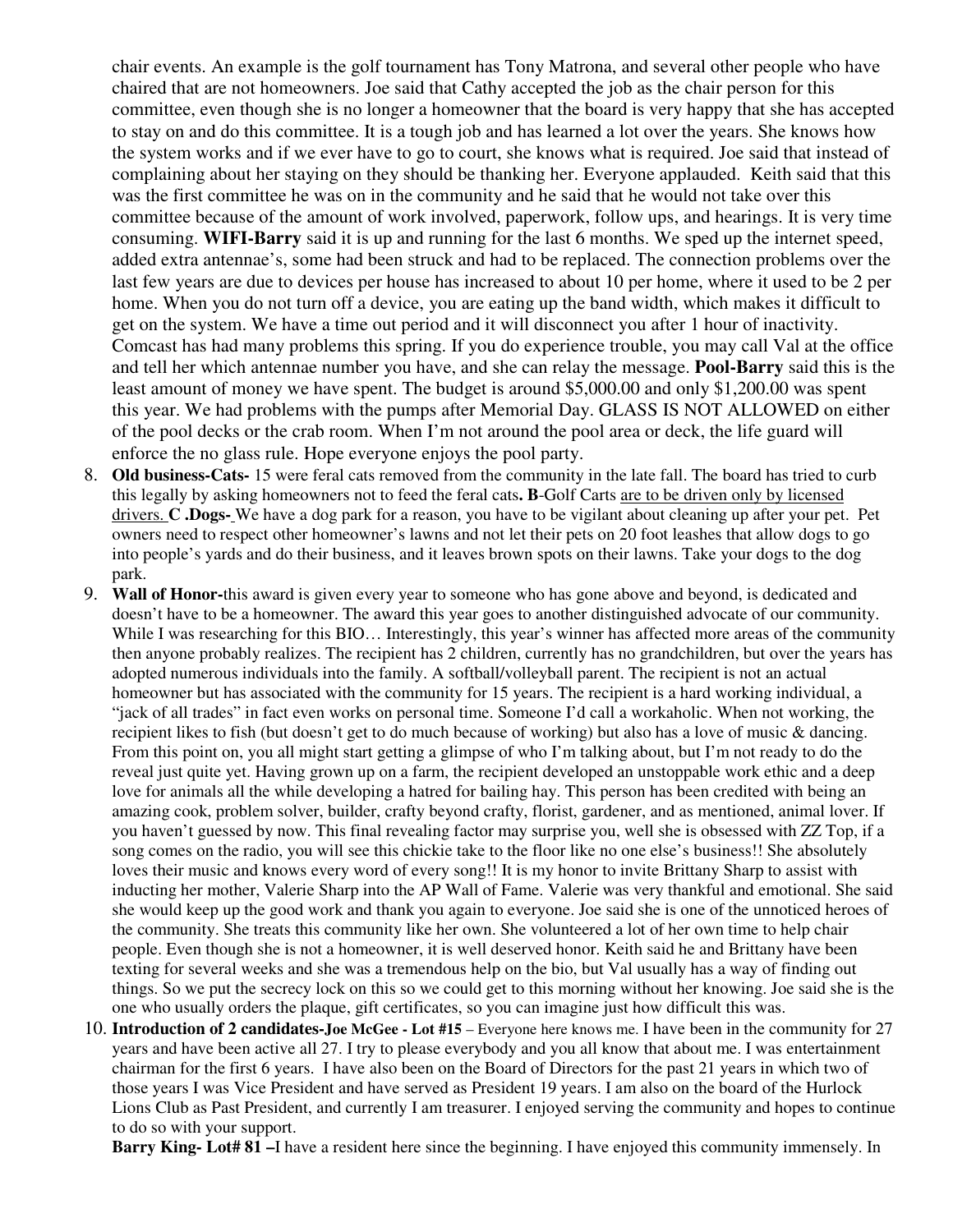my younger years, I couldn't do what I wanted to, but have gotten involved in this community. I was born and raised in York, Pennsylvania. I am married to a wonderful wife, Sandy for 34 years and I have a great son, Hunter. I am a retired insurance agent after 33 years. We have been a lot owner from the beginning and the community looks as good as our very first day here at Assateague Pointe. I currently serve on the BOD as the member at large. I was appointed by Joe McGee after Bob Molle stepped down from the BOD. Before accepting the position on the board, I have been maintaining the pools, both buildings and repairing or purchasing new pool furniture. I have been heading up the WIFI system as well. I also volunteer to help at bingo, or any of the events of the community whenever possible. I have served on several boards over the years in my local community as well as vice president of a Centennial Celebration in York. I enjoy working for the owners at Assateague Pointe and Thank You for your support. Have a great summer.

 Keith said that he has known Joe and Barry for a long time and the board works behind the scene almost every day with phone calls and e-mails going back and forth about things concerning the community. Valerie keeps us in touch with what is going on in the community. There is constant communication within the board. If there is something you have a concern about, you can go see Valerie or any board member.

11. Open discussion: **Paul Coleanne-Lot#465** has adopted a part of Route 611 from frontier Town to the Organic farm. He asked that if anyone would like to volunteer to help clean up that area, he lives at 11828 West Buccaneer Drive. He asked Dale if the weeds in the storage yard taken care of by the grounds crew. Troy said that we ask everyone to take care of their own slip as far as the weeds go. The grounds crew does spray. He asked Troy about the increase from \$100,000.00 to \$150,000.00 on the line of credit and is it paid off. Troy said the original \$100,000.00 has been paid off since last August. Joe said the reason we had to increase the line of credit was at the end of the year, we did a bunch of electrical stuff and I did not want a special assessment. In past years this line of credit is usually paid off in January or February, but this year it was paid off by December. Joe said it is a heck of a lot easier to have that line of credit, if we need it rather than having to wait. Paul said Barry made a reference to the WIFI inactivity. Barry said and IP address is given for every devise, and it used to be a 3 hour cut off and now it is at a one hour interval of inactivity. Paul asked about glass at the pool area, do they get a warning or do they get a fine? Barry said that they get warned. He said it is newbees that are unfamiliar with it. Joe said that if a life guard asks to look in your bag and sees bottles, she can kick you out of the pool area. Paul asked about golf carts and using a cell phone while driving a violation. Ray Coates, the association's lawyer, and he replied that it was not a violation. **Will Farrell-Lot#276**- said he wanted to be informed about anything done to his property before it was done. He was concerned after he paid over \$2,000.00 on his lawn and the county came in dug up lawn for the water meter box to be at ground level, so the grounds crew could go over it without damage to the mowers. The county said that Troy ordered it done. Troy said that when the county had to come out and fix one they were leaving the sleeve above the ground by 3 to 5 inches above the ground and he told the county to make it ground level so the mowers could mow over them. Will asked about the music at the pool to be turned off at 6:00 PM instead of 8:00 PM. Joe and Barry told him that the timers are set to go off at 8:00 PM. **Donna King-Lot#268 –** I ride my bike a lot and the homes by the water, on the back sides of their homes are additions. There is one house that has a sliding glass door that is not on the water side, it is by a pond. They have added a deck by their slider. They have enlarged the steps. I have a slider in front and I can't reduce the width and extend it over in front of the slider, It is lot#107. Barry said that after you came to the office, I went out and found that is a full length on one side and the other is only  $\frac{3}{4}$  length, so they had room to put that on, without going over the square footage. Joe said the county has the specs on the A.P. square footage, not A.P. She then she asked about 2 neighbors who have fire pits burning wood in the community. Cathy Ortel said charcoal ONLY-no wood burning, and no open flames. Cathy said she goes after whomever the complaint is about and she refers to the complaint as being noted, not anyone's name that let me know about the violation. If you see this, we will need it in writing with the lot# on the complaint form, because we need documentation. Mike Whaley said he had Blue Rooster came in and converted to a propane conversion. Donna asked about the lack of letters for power washing and weeds were not sent out the first time because everyone needed to that this year, and she said that people said to her that they did not get a letter so they are okay. Cathy responded that the second round going out soon and it will be addressed if it wasn't done originally. Donna also asked about the meters being